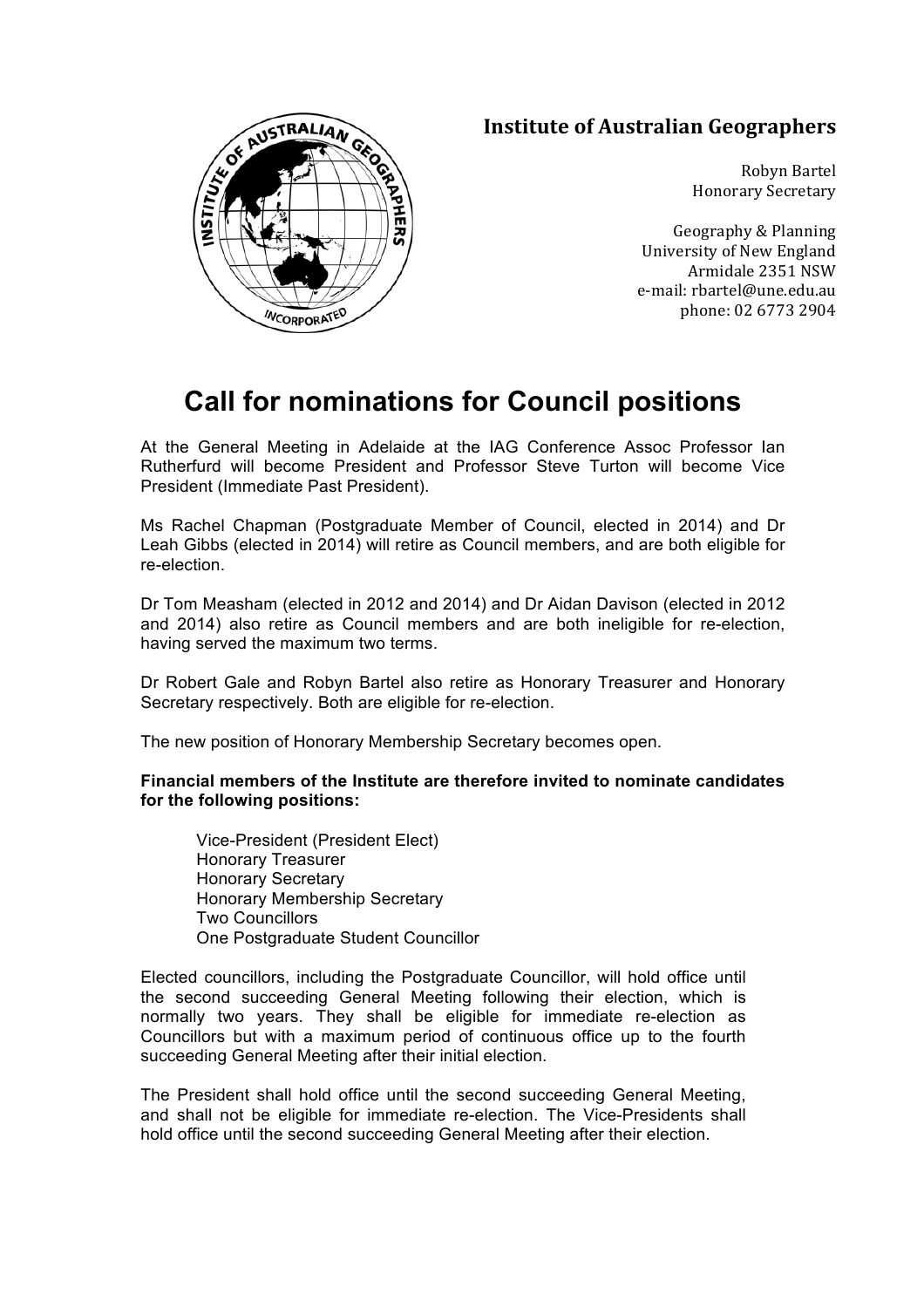The Honorary Secretary, the Honorary Treasurer and the Honorary Membership Secretary shall hold office until the second General Meeting after their election, and shall be eligible for immediate re-election to office.

The closing date for nominations is **Monday 9 May 2016**. Nominations must be received in writing using the form attached, and should be emailed to the address above.

Should an election be required, ballot papers will be emailed to financial members, who will have until **Monday 27 June 2016** to return them by email to the Honorary Secretary, who will be the Returning Officer.

Results will be reported at the Special General Meeting in Adelaide.

Robyn Bartel, Honorary Secretary